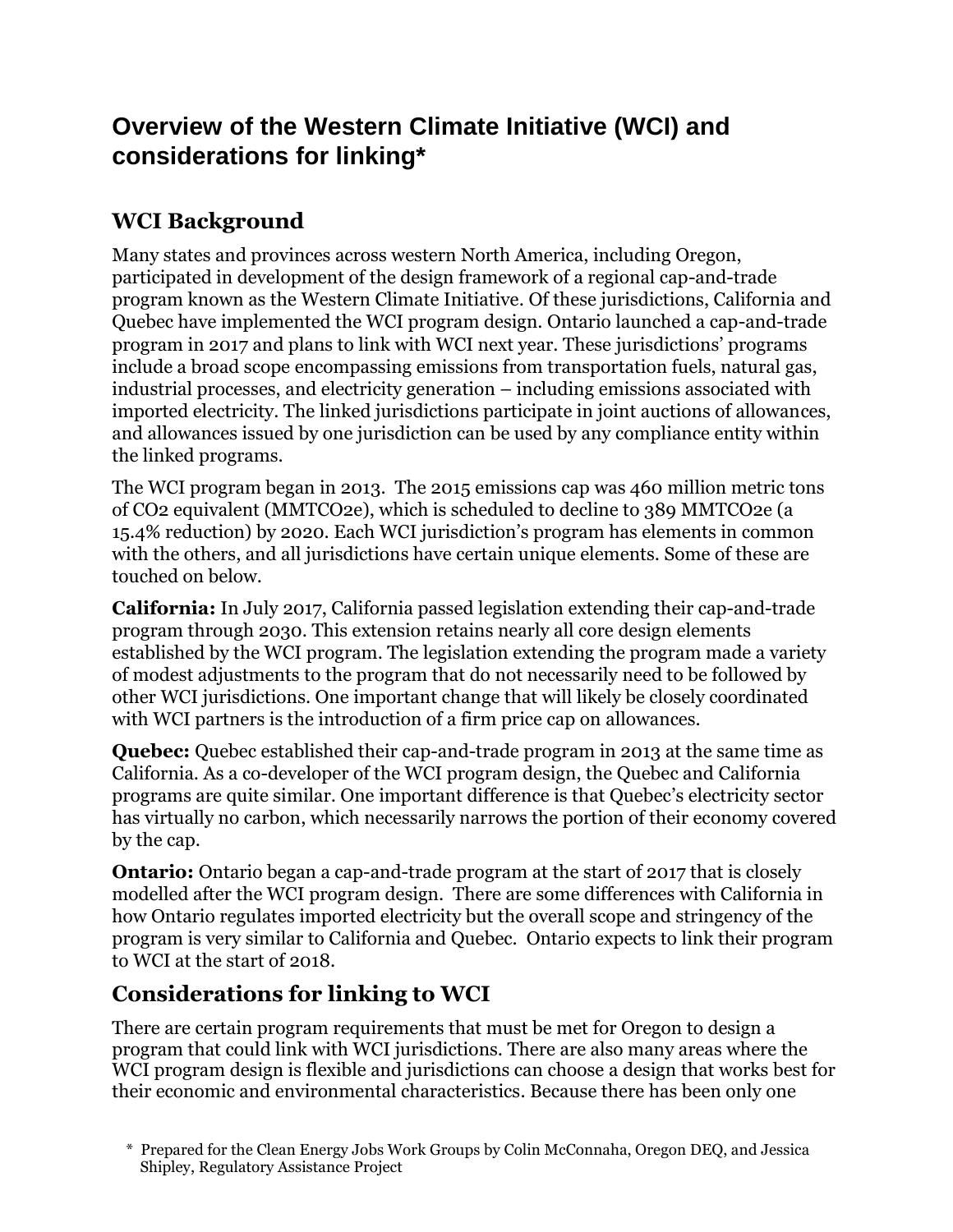linkage completed thus far (California and Quebec) and this occurred at the outset of those jurisdictions' programs, there are not many formal guidelines with specific requirements. What follows is information Oregon agencies uncovered during research that supported a study of cap-and-trade requested by Legislature<sup>1</sup> .

A primary consideration by WCI jurisdictions for linkage is the relative stringency<sup>2</sup> of another jurisdiction's program. This is because a jurisdiction linking with the WCI can affect the market across the linked jurisdictions. A jurisdiction with a less or more stringent program will loosen or tighten the linked market (i.e. lower or raise the compliance cost). The stringency of a cap-and-trade program can be defined as the rate at which the cap declines, but initially is also the relationship of the first cap relative to the emissions from the sources covered by the program. Stringency is likely to be judged on a jurisdiction's long-term schedule for the cap compared to a baseline year. For example, California, Quebec and Ontario have similar 2030 targets of being 40%, 37.5%, and 37% below their 1990 levels, respectively.

A broad scope is also likely necessary to link with the WCI market. These jurisdictions' programs cover approximately 80% of their emissions, including transportation fuels, natural gas, industrial processes, and electricity, including emissions from imported electricity. While there are no precisely established requirements on the necessary scope of another jurisdiction's program needed for linkage, policy documents from California,<sup>3</sup> Quebec,<sup>4</sup> and the WCI<sup>5</sup> indicate that a similar scope to the existing programs is likely necessary.

Establishing a stringency aligned with Oregon's GHG reduction goals is likely similar to the stringency compatible with the WCI jurisdictions' cap-and-trade programs. This similarity is not coincidence, but rather the result of those jurisdictions having similar long-term GHG reduction goals as Oregon and those jurisdictions designing their capand-trade programs to assure they achieve those goals. Table 4.2 compares Oregon's GHG goals to those of the WCI jurisdictions.

[https://www.arb.ca.gov/cc/capandtrade/linkage/arb\\_linkage\\_readiness\\_report.pdf](https://www.arb.ca.gov/cc/capandtrade/linkage/arb_linkage_readiness_report.pdf)

 $\overline{a}$ <sup>1</sup> Considerations for Designing a Cap-and-Trade Program in Oregon. 2017. Available here: <http://www.oregon.gov/deq/aq/programs/Pages/GHG-Market.aspx>

<sup>&</sup>lt;sup>2</sup> California Government Codes section 12894(f) and (g) require that the Governor assess any program to which California proposes to link to assess whether the linkage satisfies four requirements. One of these is that the other jurisdiction's cap-and-trade program have equivalent or stricter stringency. The 2013 "Linkage Readiness Report" documents California's review of Quebec's program that supported the approval of the linkage between the programs those two jurisdictions. This is available here:

<sup>3</sup> Air Resources Board. 2016. "Summary of the Cap-and-Trade Program in Ontario, Canada". <https://www.arb.ca.gov/regact/2016/capandtrade16/appd.pdf>

<sup>4</sup> Quebec Ministère du Développement durable, de l'Environnement et de la Lutte contre les changements climatiques. Date unknown. "The Québec cap‑and‑trade system and the WCI regional carbon market: A Historical Overview".<http://www.mddelcc.gouv.qc.ca/changements/carbone/documents-spede/historical-overview.pdf>

<sup>5</sup> Western Climate Initiative. 2010. "Design for the WCI Regional Program". <http://www.westernclimateinitiative.org/the-wci-cap-and-trade-program/program-design>